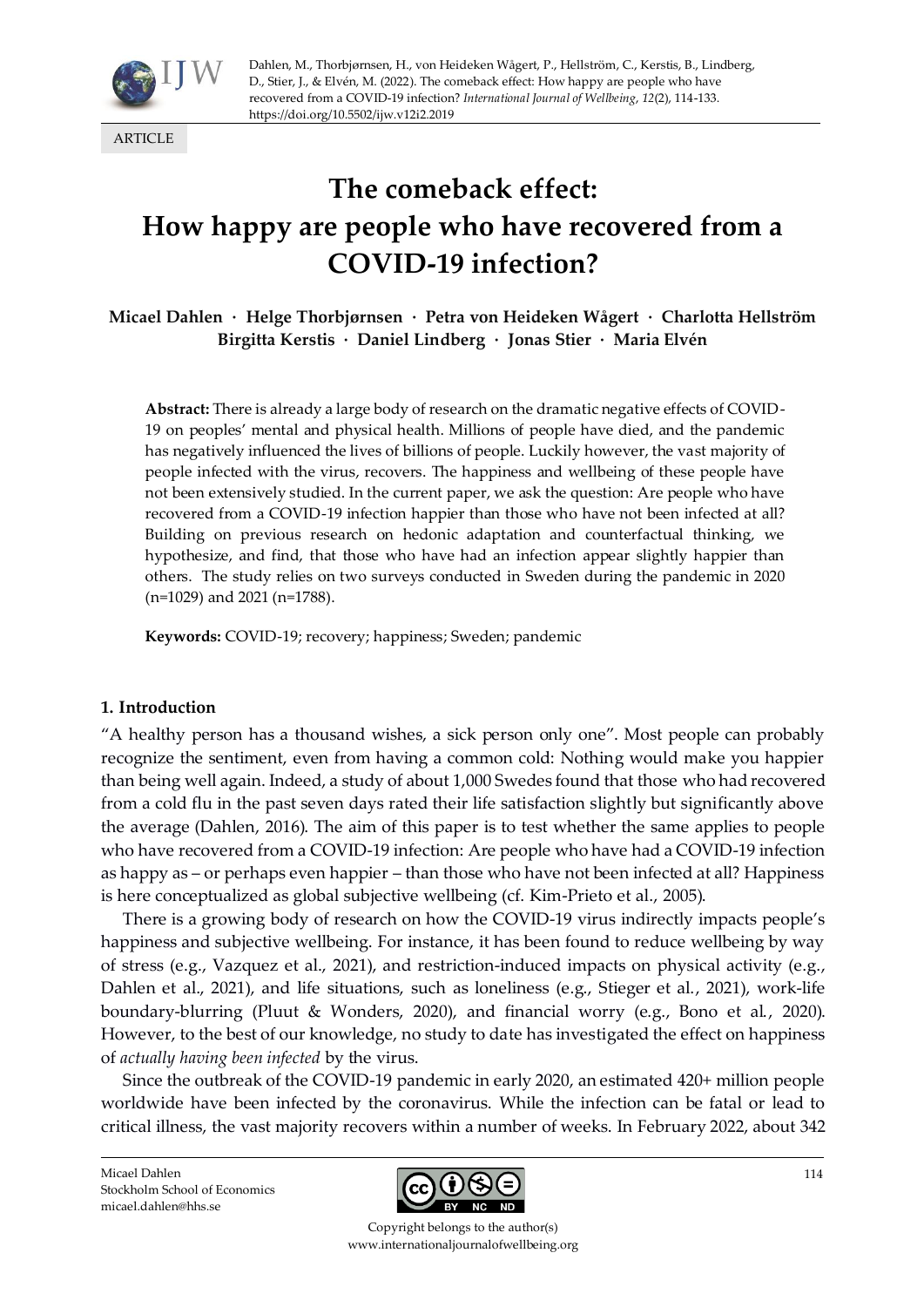

million people were estimated to have recovered from the coronavirus (Worldometers, 2022). Are these people slightly happier than the average? We believe that the question would make sense in light of the previous finding that people recently recovered from the cold flu are happier, since, from a virological perspective, COVID-19 is actually a mutated form of the corona cold flu virus (e.g., Chathappady et al., 2021).

Our prediction of a happiness-boost after recovering for COVID-19 is far from trivial. In fact, recent studies find that people's actual post-recovery health is overall lower than before being infected with COVID-19 (e.g., Hampshire et al., 2021; Higgins et al., 2021; Xie et al., 2021). In general, poorer health would be associated with lower levels of happiness (Debnar et al., 2021; Palmore & Kivett, 1977). Hence, based on recent studies of COVID-19 and 'long-COVID' health effects, one would expect that people recovering from the infection would be *less* happy than those not infected.

However, several factors also point in the other direction. From a theoretical perspective, there are reasons to believe that people who recovered from COVID-19 could be a bit happier than the average. First, hedonic adaptation theory suggests that people to a large part adapt to a steady state, such as good (and bad) health, and therefore derive more or less happiness primarily when this steady state is upset for better or worse (e.g., Brickman et al., 1978; Lykken & Tellegen, 1996). Second, research on counterfactual thinking suggest that the relief and pleasure people derive from not having to experience something worse (death or serious illness) may inflate their overall happiness. Relatedly, gratitude theory suggests that people can increase their happiness by appreciating what they have previously taken for granted, such as their health, or even being alive (e.g., Frias et al., 2011). Having a COVID infection would both be an upset of the steady state of and a reminder not to take one's health for granted.

We put our main hypotheses of a positive comeback effect after recovering from an infection to the test in two independent surveys. The first was conducted in December 2020, and the second, which also tested whether recovered people rated their perceived health and gratitude higher, was conducted in April 2021. Both studies were thus conducted in the midst of the pandemic and long before the later and 'milder' Omicron-mutation was widespread.

# **2. Literature review**

# *2.1 Hedonic adaptation: Transitory versus long-term effects*

There is ample evidence that people adapt to steady states, so that effects of both positive and negative factors on happiness deteriorate over time. The weather is a classic example. A survey of residents in California and in the Midwest found that both groups believed that those living in the more pleasant Californian climate would be happier, but a comparison found that, in reality, they were not (Schkade & Kahneman, 1998). Similarly, a study of US retirees found that, while expecting to be happier from relocating to a place with nice weather, after settling in, the weather had only marginal effect on their happiness (Oishi et al., 2009).

Conversely, numerous studies have found that transitory weather significantly impacts people' reported daily happiness. For example, people are happier than average when the sun is shining (Kämpfer & Mutz, 2013) and less happy when it is cloudy (Barrington-Leigh & Behzadnejad, 2017), and also vary in daily happiness depending on the temperature and humidity (Connolly, 2013), and wind (Peng et al., 2016).

Hedonic adaptation has been described as a kind of psychological immune system, which mitigates the long-term effects on people's wellbeing from even the most dramatic life events (Wilson & Gilbert, 2005). The theory has been used to explain why changes in marital status seem to impact happiness more than the marital status itself (Lucas et al., 2003), why the increased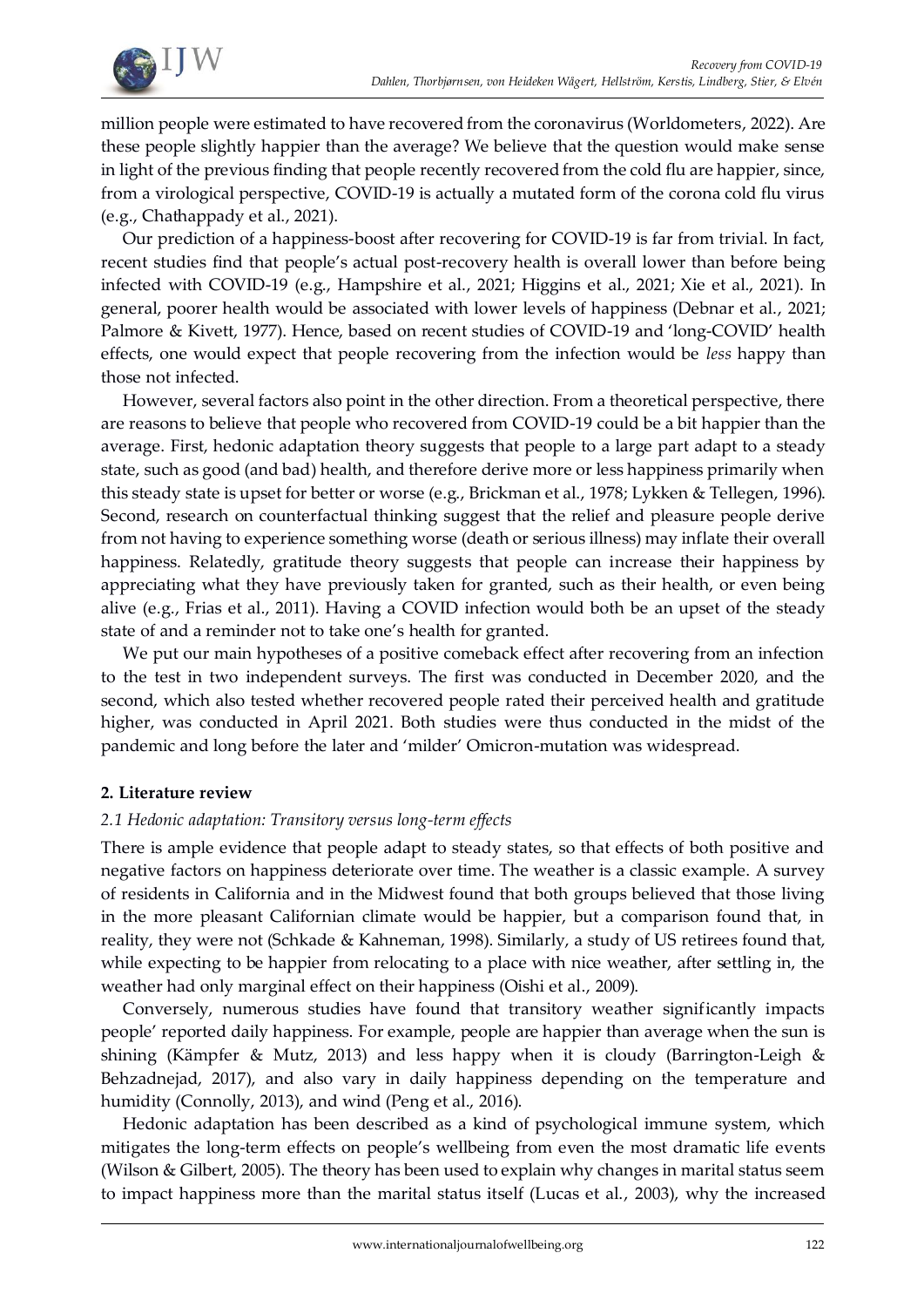

wellbeing derived from improvements in basic housing needs was found to have a half-life of about two years (Galiani et al., 2018), why the majority of the positive effect of an income increase wears off in about the same time (Di Tella et al., 2010), and even why lottery winners and accident victims would eventually report comparable levels of daily mundane pleasure (Brickman et al., 1978).

Related to the topic of this paper, people have been found to partially adapt to long-term illness (Graham, 2011), permanent disability (Oswald & Powdthavee, 2008), and to deteriorating health with age, even into their 100s (Jopp & Rott, 2006). Similar to the reported effects of transitory weather, we expect that transitory illness would have a parallel effect on people's happiness, by way of upsetting their steady state of good health to which they have been immune. An international comparison of cohorts revealed that the levels of people's satisfaction with their health differed far less than their actual levels of health, implying that they are indeed adapted to their steady states of health (Graham, 2011). This would potentially explain why people reported slightly but significantly above average levels of happiness within one week of recovering from a common cold (Dahlen, 2016), coming back to their state of good health. We believe that the notion of contrast, which was conceived by Brickman and colleagues (1978) to explain how lottery winners fail to derive long-term happiness from *having won* in contrast to the peak feeling of *winning*, could be applied to recovering from a covid infection as well. That is, in contrast to suffering the infection, coming back to the steady state of good health would make people feel significantly better.

# *2.2 Counterfactual thinking and gratitude*

The notion of a happiness boost as a result of people experiencing a contrast to a previous temporary negative state, also resonates well with the literature on counterfactual thoughts (Roese & Olson, 2014; Teigen & Jensen, 2010; Yang, Gu & Galak, 2017). Counterfactuals are potential alternatives states of the world that are mentally stimulated and spontaneously generated after an outcome is experienced (Markman et al., 1993). Imagining alternative circumstances worse than the current state ("I could have died!") are conceptualized as downward counterfactual thinking. Extant research suggest that such downward counterfactuals are more likely to occur when people obtain a positive outcome (e.g., recovering from a Covid-19 infection) and nearly avoid a negative outcome (e.g., not becoming seriously ill) (Markman et al., 1993; Teigen & Jensen, 2011). For instance, in a study of 85 individuals exposed to the tsunami disaster in Southeast Asia in 2004, Teigen and Jensen (2011) demonstrated that downward counterfactuals occurred 10 times more frequently than upward counterfactuals and that this contributed to peoples' feeling of being fortunate and lucky. In fact, none of these 85 individuals considered themselves victims or unfortunate, and in a follow-up study two years later, 95% reported having been lucky. Avoiding an (even more) negative outcome is thus associated with feelings of being lucky, and the closer people consider themselves to having been to the counterfactual alternative (seriously ill or dead), the luckier and more fortunate they feel.

Moreover, research on gratitude and happiness suggest that reflections on death and illness may lead to increased feelings of appreciation and gratitude (Frias et al., 2002). As people are reminded that good health and even life are benefits that are not given, they become more grateful. The positive relationship between gratitude and happiness is fairly robust and well documented, both in correlational studies (e.g., McCullough, Emmons & Tsang, 2002) and experimental studies (e.g., Frias et al., 2011; Emmons & McCullough, 2003). Hence, not only are gratitude and happiness correlated, but evidence also suggest that gratitude causes happiness and well-being.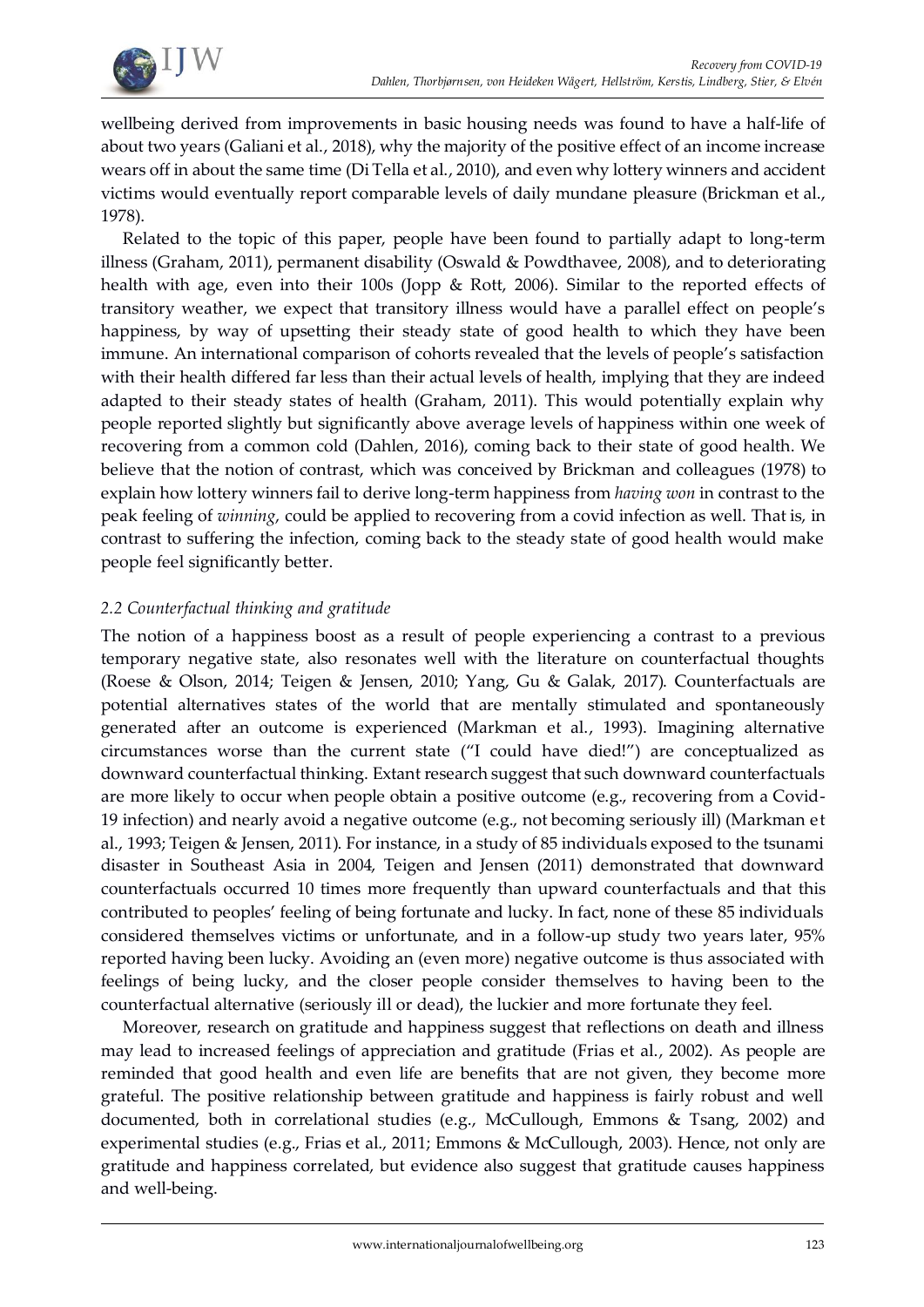

# **3. Hypotheses**

Together, previous research on hedonic adaptation, counterfactual thinking and gratitude suggest that recovering from a COVID infection should lead to increased feelings of happiness. A COVID-19 infection is a transitory, negative experience which not only leads to sickness and fatigue, but also introduces feelings of uncertainty, fear and potential reflections on death. Recovering from COVID-19 relieves these thoughts and states, introduces a stark contrast to suffering the infection, and likely induces counterfactual thinking ('it could have gone wrong') with related feelings of appreciation and gratitude. We argue that this will lead to a (transitory) boost in happiness, which will bring people that has recovered from COVID-19 to a level of happiness that is higher than for people not being infected at all.

Hence, our main hypothesis is:

**H1.** People who recovered from a COVID infection rate their happiness higher compared to those who have not been infected with the virus.

Several recent studies on post COVID-19 health effects (long-COVID) point to a wide array of negative long-term effects of attracting the virus, including fatigue, neurocognitive disorders, mental health disorders, metabolic disorders, gastrointestinal disorders and cardiovascular disorders (Al-Aly, Xie & Bowe, 2021; Hampshire et al., 2021; Higgins et al., 2021; Xie et al., 2021). Together, these studies suggest that there indeed are significant overall negative long-COVID health effects in the population, and that these effects are more pronounced for people with poorer baseline-health and for people who have had a more severe infection (e.g., hospitalized patients).

Although these long-COVID health effects are significant and well-documented, we still expect that recovering from a COVID infection will have an overall *positive* impact on peoples perceived health, and subsequent happiness. First, whereas recent estimates suggest that perhaps as many as 4-10% of those infected get long-COVID health disorders (Al-Aly et al., 2021; Xie et al., 2021), the vast majority (over 90%) do not. The changes in perceived health among those *not* affected by long-COVID disorders will thus likely determine the direction of effects. Second, extant research suggests that people's *perception* of and satisfaction with their health differ far less than their actual levels of health (Graham, 2011). Long-COVID effects may thus have a smaller impact on peoples perceived health and wellbeing than one might expect based on their health data.

The reason why we expect that recovering from COVID, on average, will positively influence people's perceived health is also twofold: First, by way of contrast, their (steady state) health will seem better coming back from a period of illness. Second, the infection would potentially lower people's aspiration levels pertaining to their own health.

Aspiration has been used to explain why people adapt and fail to derive happiness from previous events and steady states. For example, Sheldon and Lyubomirsky (2012) found that students who experienced positive life events also raised their aspiration levels in the same domains so that what they had achieved did not suffice to make them happier. Graham (2011) reports on similar patterns related to health, where people in countries with higher health levels overall seem to also have higher health aspiration levels, and do not necessarily rate their health satisfaction higher.

Conversely, we expect that a lowered aspiration level would make people rate their perceived health higher. Associating a COVID infection with a lowered health aspiration level resonates with this paper's beginning quote, "a healthy person has a thousand wishes, a sick person only one": To recover. Therefore, regardless of the actual and absolute level of health, we hypothesize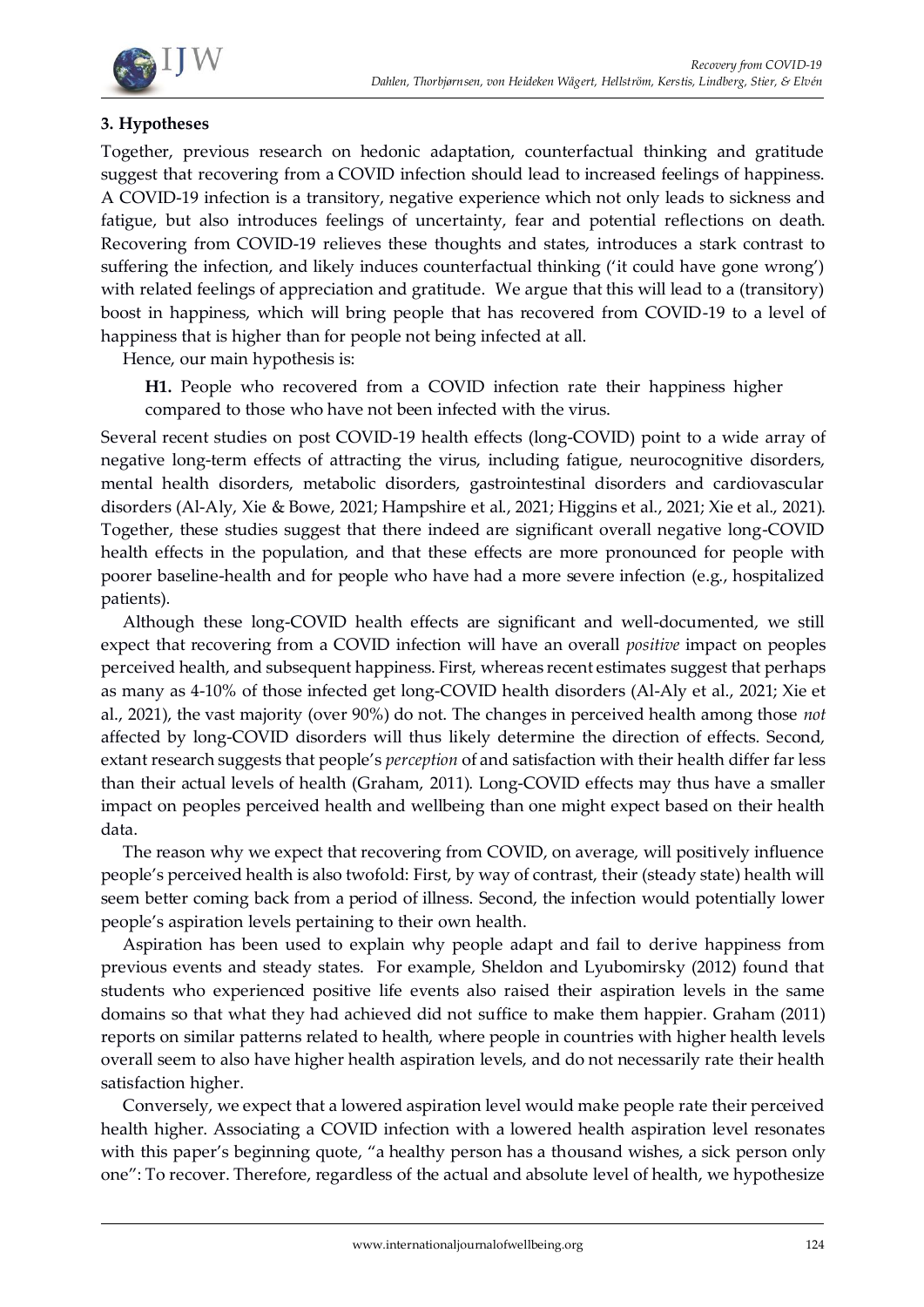

that people who come back from a COVID infection rate their perceived health higher:

**H2.** People who recovered from a COVID infection rate their perceived health higher compared to those who have not been infected with the virus.

An additional reason why we expect that recovering from a COVID infection will have a positive impact on happiness is that people will feel more grateful in general, for being alive. Gratitude theory suggests that being grateful mitigates hedonic adaptation by way of appreciating things that over time have been taking for granted, such as previous positive life events and achievements (e.g., Sheldon & Lyubomirsky, 2012) or a steady state of good health (e.g., Jans-Beken et al., 2020; Watkins et al., 2003).

Whereas gratitude can be conceived of as both a trait and an intervention (e.g., Witvliet et al., 2019), it can potentially also be evoked by critical life events. For example, having a near-death experience can make people more grateful for being alive (Frias et al., 2011), and people recovering from suicidal ideation may report above average appreciation of life (Bryan et al., 2021). These findings also align well with the research on downward counterfactual thinking and feelings of luck and gratitude (Teigen & Jensen, 2011). If the factual outcome is better than the imagined, counterfactual, alternative, people likely feel lucky and likely experience feelings of gratitude.

We believe that a similar logic can be applied to recovering from a COVID infection. The infection can be fatal, of which most people are aware, meaning that coming back from the infection can indeed be conceived of as coming back to life (e.g., Dahlen & Thorbjornsen, 2021). But even with milder symptoms and without reflections on mortality and death, we expect that coming back from documented illness would evoke a greater appreciation for health and gratitude for (steady state) life. Therefore, we hypothesize:

**H3.** People who recovered from a COVID infection rate their gratitude higher compared to those who have not been infected with the virus.

# **4. Study 1**

For the test of our main hypothesis, we used a demographically representative sample (49.5% females, mean age 50.6 yrs., age span 18-79 yrs.) that was retrieved from the Novus Sweden panel during the first two weeks of December 2020 for the purpose of gauging physical activities, health and life changes during the pandemic. A total of 1,029 of Swedes (response rate 52%) anonymously filled out a questionnaire, which also included a question about whether they had been diagnosed with and recovered from a COVID infection, which we used for testing our hypothesis. The participants were informed that they consented to be included in the study by answering the web-based questionnaire. The study was conducted in accordance with the Declaration of Helsinki (World Medical Association, 2013). All personal data connections were deleted after the material was collected and were not accessible to the researchers in the present study.

# *4.1 Measures*

People answered "yes" or "no" to the question, *"have you recovered from a diagnosed COVID infection?" Happiness* was gauged with a two-item measure of *global subjective wellbeing* (cf. Kim-Prieto et al., 2005), "how satisfied are you with life right now" and "how would you rate your wellbeing right now" on an 11-point scale from  $0-10$  ( $r = .83$ ).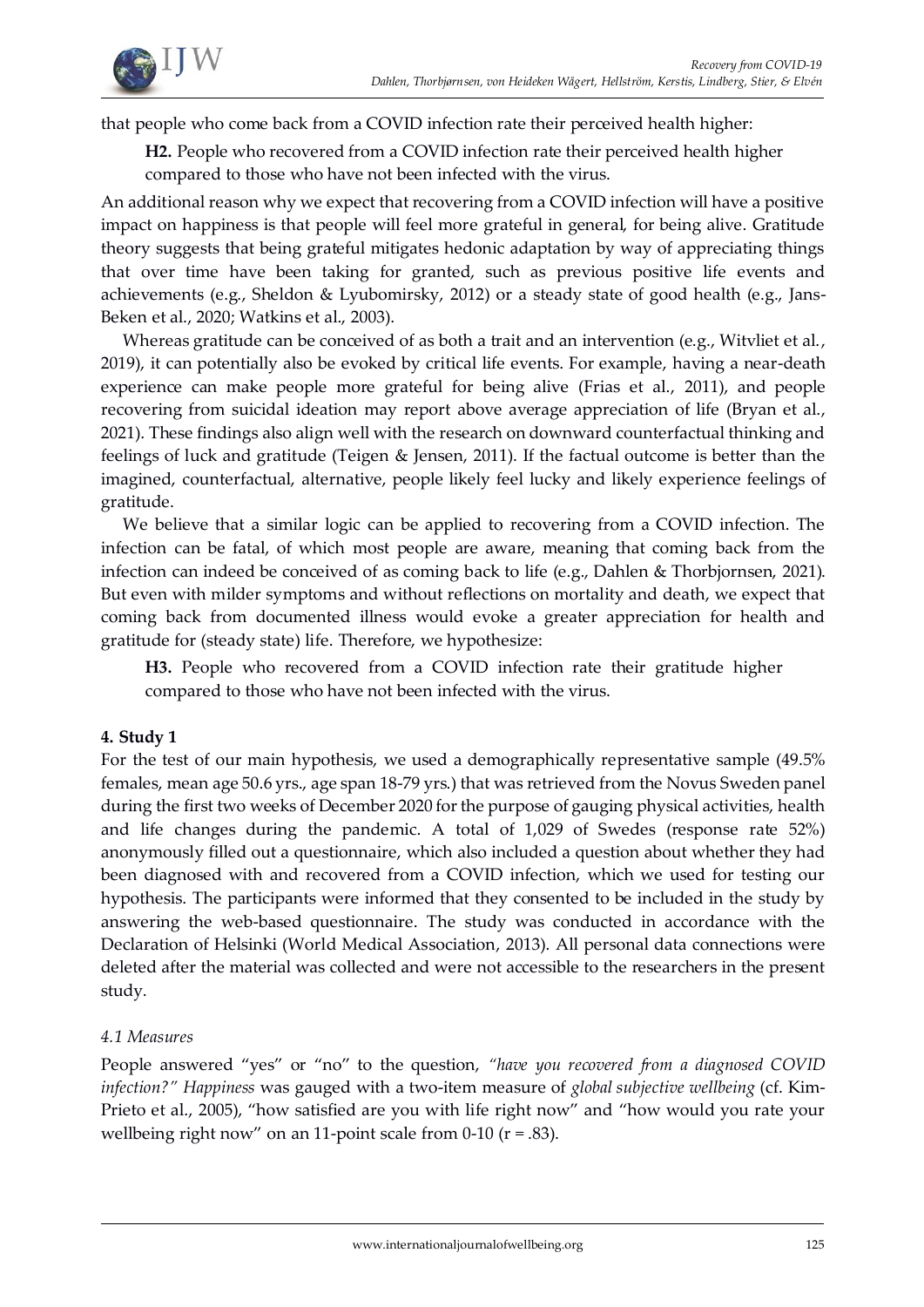

# *4.2 Data analyses*

The hypotheses were analyzed using ANOVA and correlational analyses in SPSS.

# *4.3 Results*

Out of the 1,029 respondents, 55 (5.3%) answered "yes", and 974 (94.7%) answered "no" to the question whether they had recovered from a diagnosed COVID infection. In line with our hypothesis, those who had recovered from an infection rated directionally higher (*M* = 6.79) than those who had not been infected  $(M = 6.45)$ . However, the difference was not statistically significant (*t* = 1.17, *p* = .12).

We also conducted an exploratory correlational analysis between the happiness measure and a single-item measure of reported health  $(1$  "very poor" – 5 "excellent"). Interestingly, the correlation was greater in the COVID-recovered group  $(r = .67)$  than in the non-infected group  $(r = .67)$ = .51), *z* = 1.74, *p* = .04.

While the mean happiness ratings did not differ significantly between the groups, the direction was in line with our hypothesis. The correlational analysis gave some credence to the notion that people who had recovered from a COVID infection derived greater happiness from their health than those who had not been infected. We therefore conducted a new survey a few months later, to test our main hypothesis when a greater number of people had recovered from the infection, and to also test our additional hypotheses.

# **5. Study 2**

A survey was distributed on Facebook during the second week of April 2021. A total of 1,788 Swedes (60% females, mean age 53.8 yrs., age span 19-85 yrs.) anonymously filled out the questionnaire, The respondents were informed that they consented to be included in the study by answering the web-based questionnaire. The study was conducted in accordance with the Declaration of Helsinki (World Medical Association, 2013).

## *5.1 Measures*

People answered "yes" or "no" to the question, *"have you recovered from a diagnosed COVID infection?"* We also included the option, "have started or finished vaccination treatment". *Happiness* was gauged with a three-item measure of *global subjective wellbeing* (cf. Kim-Prieto et al., 2005)," I am satisfied with my life right now"," I am satisfied with my life overall", and "I have a happy life", on a 10-point scale from 1 (completely disagree) - 10 (completely agree), *alpha* = .92. The three-item measure was chosen for robustness in the replication of Study 1, as well as for multivariate analyses with the other dependent variables. *Perceived health* was measured with two items, "My health is good" and "I am satisfied with my health", on a 10-point scale from 1 (completely disagree) - 10 (completely agree), *r* = .86. *Gratitude* was measured with three items, "I am grateful to be alive", "I appreciate life" and "I am grateful overall", on a 10-point scale from 1 (completely disagree) - 10 (completely agree), *alpha* = .90.

## *5.2 Data analyses*

The hypotheses were analyzed using ANOVA and correlational analyses in SPSS

# *5.3 Results*

Out of the 1,788 respondents, 272 (15.1%) answered "yes", and 1396 (78.2%) answered "no" to the question whether they had recovered from a diagnosed COVID infection. An additional 112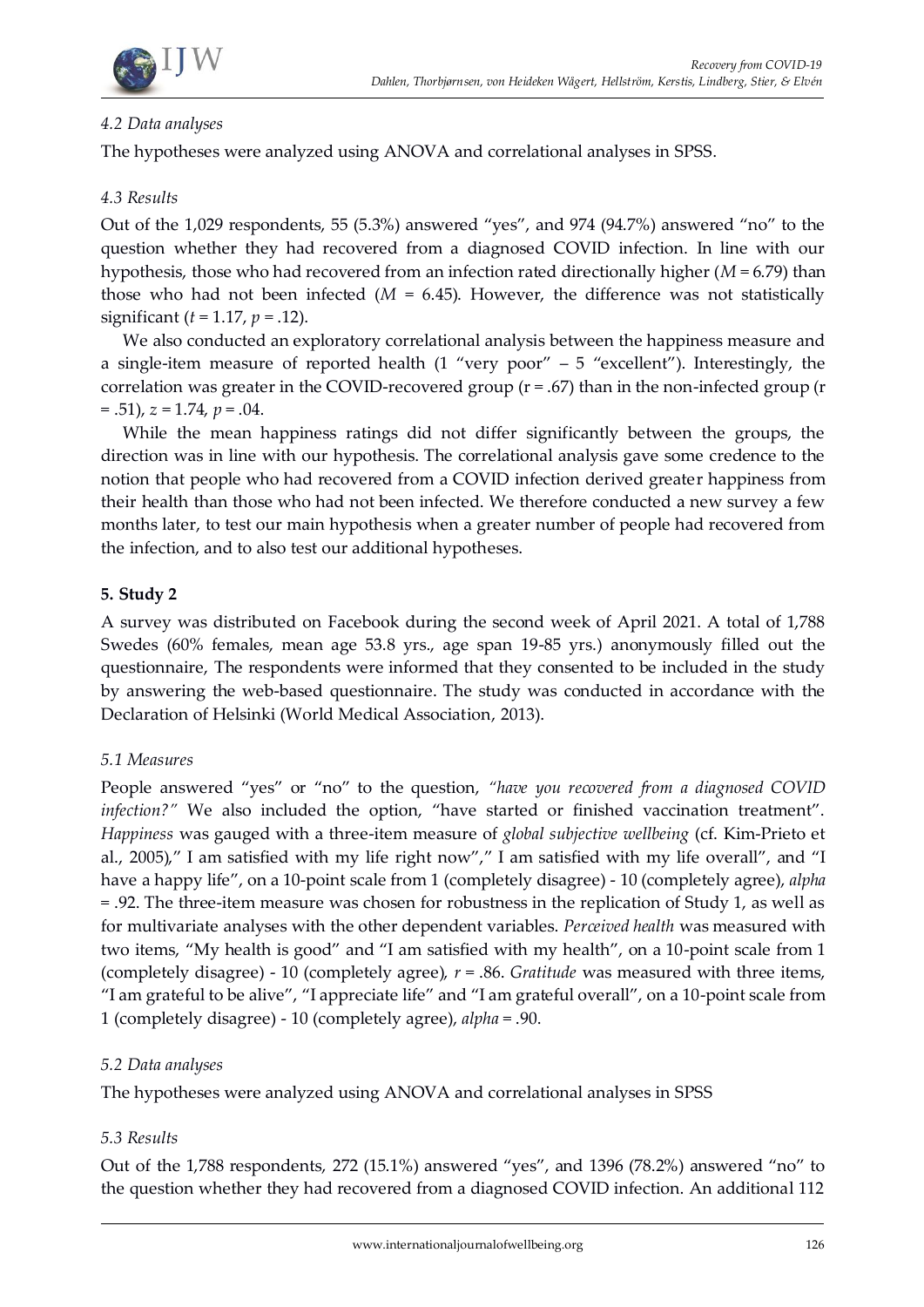

(6.3%) had started or finished vaccination treatment. Correlations between the three dependent variables are reported in Table 1.

## **Table 1.**

*Descriptive Statistics and Correlation Between the Dependent Variables, Study 2*

|                  | п    | М    | SD   | Happiness | Perceived<br>health | Gratitude                |
|------------------|------|------|------|-----------|---------------------|--------------------------|
| <b>Happiness</b> | 1768 | 6.85 | 2.06 |           |                     |                          |
| Perceived        | 1768 | 6.51 | 2.24 | $.53**$   | -                   |                          |
| health           |      |      |      |           |                     |                          |
| Gratitude        | 1768 | 8.12 | 1.82 | $.72**$   | $.50**$             | $\overline{\phantom{0}}$ |

**\*\*** < .001

Before testing the hypotheses separately, we first ran a MANCOVA with COVID infection (recovered vs not infected) as a factor, happiness, perceived health and gratitude as dependent variables, and including age and sex as covariates. The factor produced significant effects on all three dependent variables while controlling for age and sex,  $F(3,1646) = 3.90$ ,  $p = .009$ . Next, we subjected the hypotheses to t-testing (Table 2).

## **Table 2.**

| Differences in Happiness, Perceived Health and Gratitude, Study 2 |  |  |  |
|-------------------------------------------------------------------|--|--|--|
|                                                                   |  |  |  |
|                                                                   |  |  |  |
|                                                                   |  |  |  |

|                  | Recovered<br><b>COVID</b> infection |      | from   Not infected |           |      |      |         |
|------------------|-------------------------------------|------|---------------------|-----------|------|------|---------|
|                  | М                                   | SD   | М                   | <b>SD</b> |      | p    | Cohen's |
|                  |                                     |      |                     |           |      |      | a       |
| Happiness        | 7.18                                | 2.00 | 6.78                | 2.06      | 3.03 | .003 | .20     |
| Perceived health | 6.87                                | 2.01 | 6.47                | 2.27      | 2.96 | .003 | .18     |
| Gratitude        | 8.38                                | 1.58 | 8.06                | 1.86      | 2.93 | .004 | .17     |

In support of our main hypothesis H1, those who had recovered from a COVID infection rated their happiness significantly higher ( $M = 7.18$ ) than those who had not been infected ( $M = 6.78$ ), *t* =3.03, *p* = .003. Similarly, and in support of H2, those who had recovered from a COVID infection also rated their perceived health significantly higher  $(M = 6.87)$  than those who had not been infected (*M* = 6.47), *t* =2.96, *p* = .003. Finally, and in support of H3, those who had recovered from a COVID infection rated their gratitude significantly higher (*M* = 8.38) than those who had not been infected (*M* = 8.06), *t* =2.93, *p* = .004.

For additional comparison, the mean happiness of the people who had started or finished vaccination treatment  $(M = 6.90)$  rated between the two groups, not significantly different from those who had not been infected (and not started vaccination),  $t = 0.61$ ,  $p = 0.54$ , nor from the comeback group (*t* =1.23, *p* =.12).

We used the Preacher-Hayes approach (Model 4, 5000 bootstrapping samples, 95% confidence interval, as recommended by Hayes et al. 2011) to test whether perceived health and gratitude would be parallel mediators of the comeback effect on happiness. The comeback effect was significant on both perceived health (0.40, 95% CI: 0.10–0.69), and gratitude (0.31, 95% CI:0.08– 0.55). The indirect effects on happiness were also significant through both perceived health, (0.08,95% CI:0.02–0.24), and gratitude (0.22, 95% CI:0.06–0.72).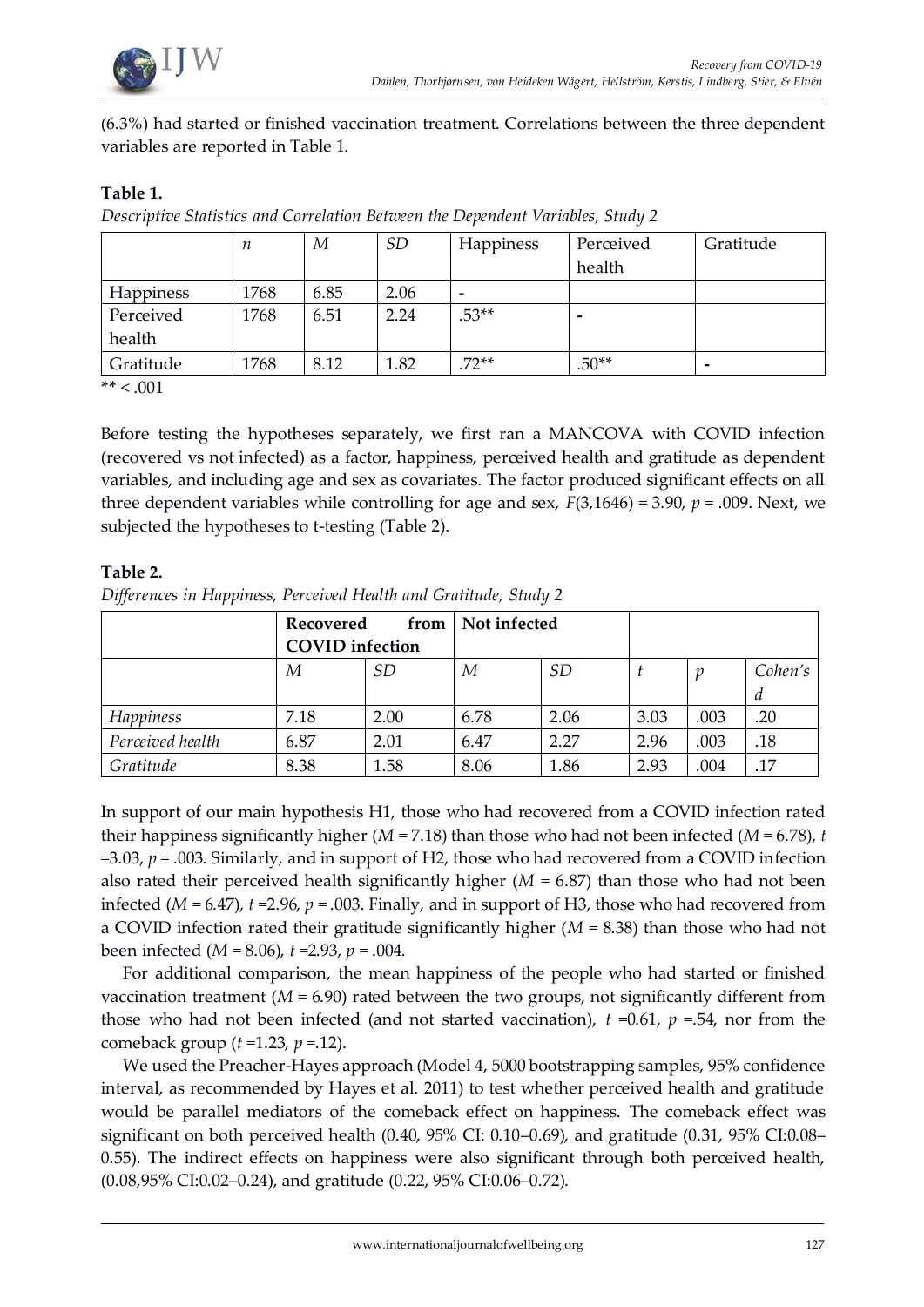

## **6. Discussion and implications**

This paper investigated whether there is a potential comeback effect from recovering from a COVID-19 infection, which would make people a bit happier than the average. Our conclusion from two independent surveys is that there might be such an effect. While failing to reach statistical significance in the first survey with only a small number of people having been infected and recovered, the pattern was similar in both studies and reached significance with a larger sample in the second study.

Our findings resonate with hedonic adaptation theory, which suggests that people's happiness may be more impacted by changes and transitory states than by steady states. Applying this notion to transitory COVID infections, we found that people were indeed a little bit happier than people who had retained a steady state of health. The study findings are also consistent with the literature on counterfactual thinking and luck. However, future research should further investigate the explanatory mechanisms underlying the effects revealed in the current study. Other mechanisms may be at play as well. For instance, the prospect of getting seriously sick, or even dying, from a COVID-19 infection, is a negative scenario carrying significant levels of unpleasant uncertainty for those infected. Previous research has demonstrated that when an emotional event is negative, uncertainty enhances unhappiness (Herrmann & Wortman, 1985; Wiggins et al., 1992). Hence, removing negative uncertainty may boost happiness. Previous research in both psychology and economics have studied the relief and pleasure people derive from *not* having to experience a negative outcome (Yang, Gu & Galak, 2017). Such feelings, as a result of favorable uncertainty resolution (e.g., recovering from COVID-19), thus likely enhance happiness (Yang, Gu & Galak, 2017; Wiggines et al., 1992). Whereas such a 'comeback effect' in happiness seem to be present for the recovery of COVID-19 and milder infections such as cold flu (cf. Dahlen, 2016), future research should investigate whether this also applies more serious, complex and long-term diseases such as cancer.

The correlational and cross-sectional design of the current studies put significant restraints on the causal inferences and conclusions to be made. One could, for instance, argue for a reverse causation: What if happy people are less afraid of COVID, and thus get infected more often? Although we cannot rule out such an explanation based on the current data, extant research suggest it is very unlikely. First, previous studies suggest that higher happiness *reduces* (rather than increases) the risk of getting ill or infected. While no study has applied this to COVID, it has been proven for anything from colds to chronic diseases (e.g., Cohen et al., 2003; Lyubomirsky, 2005; Marsland et al., 2006). Second, a recent study finds that happy people are more prone to comply with restrictions to minimize risk of becoming infected (Krekel et al., 2020). These findings, in combination with the results of our two studies, where the effect on happiness is mediated by perceived health and gratitude (study 2), make us more confident in arguing that happiness follows rather than precedes infection. What could be an additional factor in explaining our findings though, is the fact that people after having had an infection, may have enjoyed more freedom (less restrictions and less worries) as compared to those not infected.

Future studies should further investigate the correlates and psychological mechanisms underlying this effect. For instance, people who have recovered from the virus might also be more inclined to go out and maintain social relationships than others – a factor that certainly is positively correlated with both happiness and gratitude.

In the current study, we hypothesized and found that recovering from a COVID infection also would make people rate their perceived health higher. Of course, using a cross-sectional, rather than longitudinal, design, we cannot rule out the possibility that the differences in perceived health would correspond to pre-existing differences in actual health between the two groups that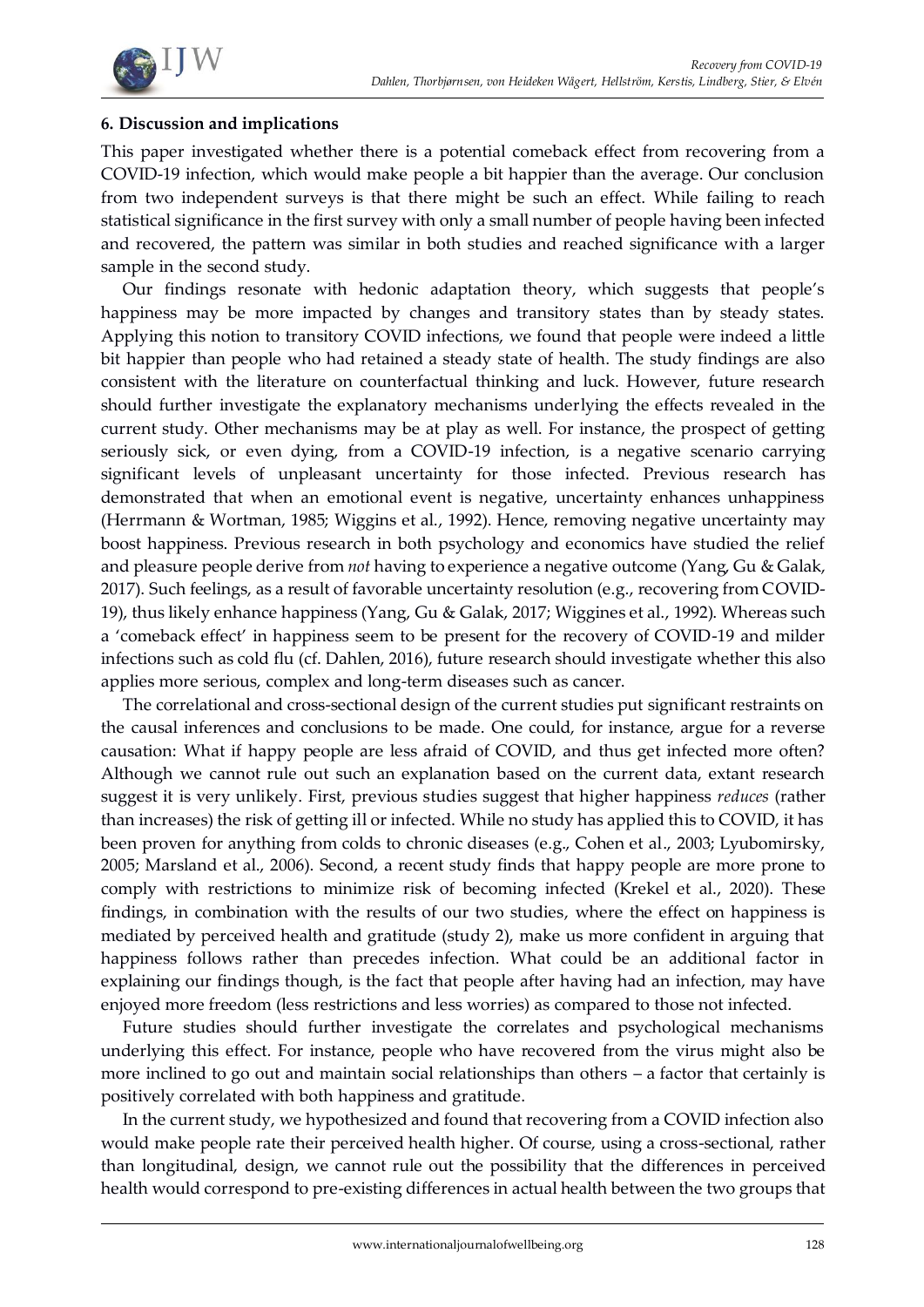

would not be related to the COVID infection. However, it would be plausible to assume that potential pre-existing differences in actual health would be equally likely to work in the opposite direction, whereby those with lower rather than higher health ratings are more susceptible to the infection.

We also hypothesized and found that recovering from a COVID infection mitigated hedonic adaptation by way of not taking one's health, or being alive for granted. Those coming back from the infection rated their general gratitude and appreciation of life slightly higher.

Due to the temporary nature of hedonic adaptation, we would not expect the comeback effect to be enduring. We did not gauge the elapsed time from recovery, as the samples would be too small, but in all likelihood, the average time elapsed would be far greater than the time frames of a few days or weeks for previously investigated transitory effects, such as the weather or a common cold. It seems plausible that the transitory effect of recovering from an infection would be longer, partly because the infection itself lasted longer, and partly because the pandemic is still ongoing and very salient. In other words, people would be reminded more or less daily about the contrast of their recovered health vis a vis the infection. Also, previous literature on downward counterfactual thinking and feelings of luck and gratitude (Teigen & Jensen, 2011) may suggest that these feeling linger longer.

With larger samples and even more elapsed time in the ongoing pandemic, future research is very likely to find that the comeback effect from an infection dissipates gradually and will cease to exist after the pandemic. But we also believe that this unique situation, wherein a transitory effect would be prolonged by a salient contrast, could provide new perspectives to research on other transitory phenomena. For instance, people have been found to be less happy than average on cloudy days, but would this also be the case when these days are preceded by a rainy day (which would make a more favorable contrast to the present weather salient)?

The findings in the current study put renewed focus on the importance of counterfactual thinking and gratitude in life. In line with previous research on gratitude and happiness, the study results suggest that reflections on illness and negative alternative outcomes may lead to increased feelings of appreciation and gratitude (Frias et al., 2002). Perhaps people should more frequently be reminded that good health and even life are benefits that are not given, in order to become more grateful and happier?

As potential paths for future research, linking the research streams on hedonic adaptation, counterfactual thinking, and uncertainty resolution, may provide new insights into the longitudinal vs. transitory effects of COVID-19 and related phenomena. For instance, although previous research on hedonic adaptation suggest that people quickly return to their own baseline level of happiness after both positive and negative events, research on counterfactual thinking and luck (and even supernatural beliefs) suggest that the effects on gratitude and how fortunate people perceive themselves to be may be more enduring.

#### **Conflict of interest statement**

The authors report no conflicts of interest.

## **Authors**

Micael Dahlen Stockholm School of Economics micael.dahlen@hhs.se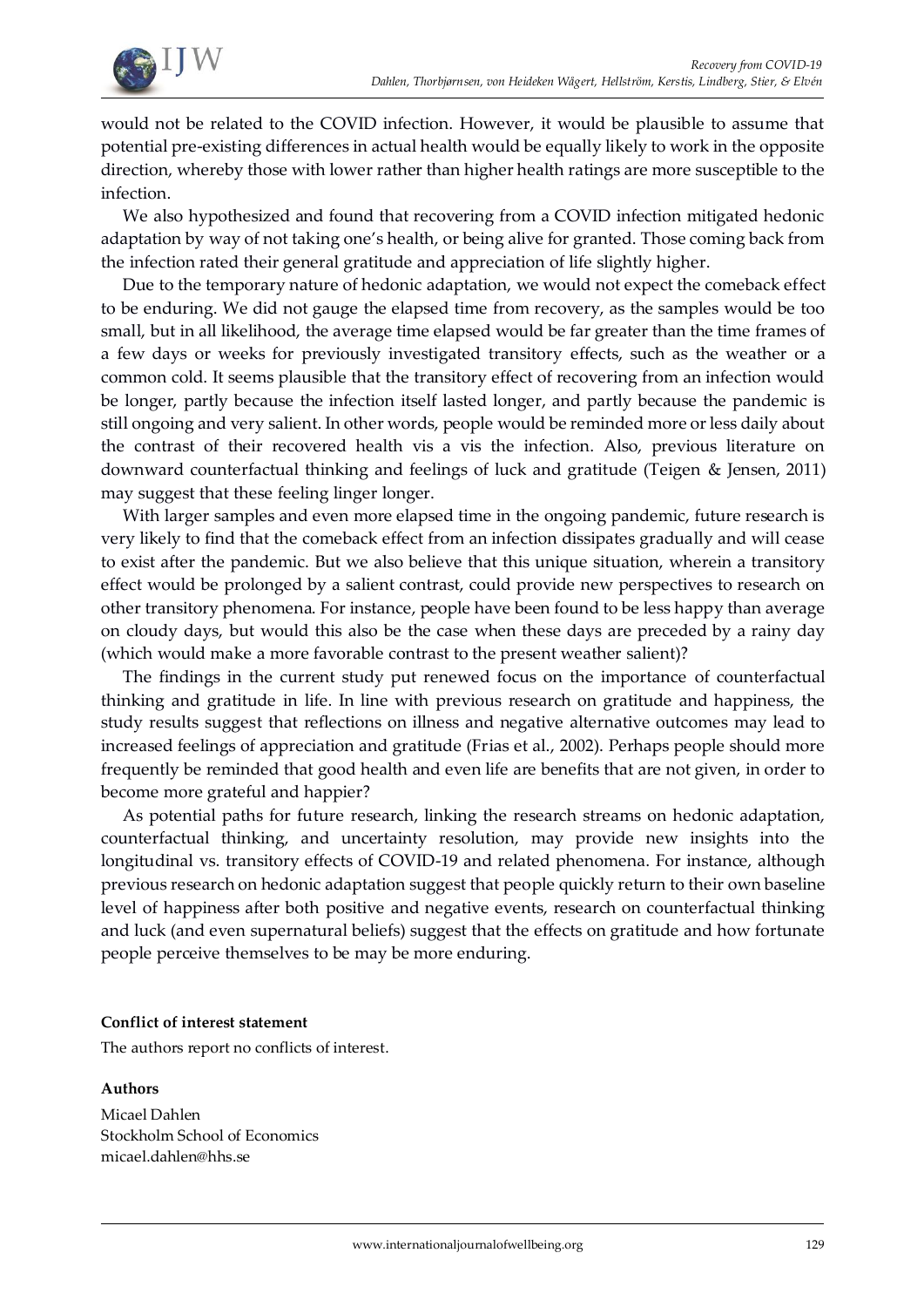

Helge Thorbjørnsen Center for Applied Research at NHH (SNF) Norwegian School of Economics helge.thorbjornsen@nhh.no

Petra von Heideken Wågert Mälerdalen University petra.heideken.wagert@mdu.se

Charlotta Hellström Mälerdalen University charlotta.hellstrom@mdu.se

Birgitta Kerstis Mälerdalen University birgitta.kerstis@mdu.se

Daniel Lindberg Mälerdalen University daniel.lindberg@mdu.se

Jonas Stier Mälerdalen University jonas.stier@mdu.se

Maria Elvén Mälerdalen University maria.elven@mdu.se

## **Publishing Timeline**

Received 3 November 2021 Revised version received 15 April 2022 Accepted 16 April 2022 Published 1 June 2022

#### **References**

- Al-Aly, Z., Xie, Y. & Bowe, B. (2021). High-dimensional characterization of post-acute sequelae of COVID-19. *Nature* 594, 259-264. https://doi.org/10.1038/s41586-021-03553-9
- Barrington-Leigh, C., & Behzadnejad, F. (2017). The impact of daily weather conditions on life satisfaction: Evidence from cross-sectional and panel data. *Journal of Economic Psychology*, *59*, 145-163. https://doi.org/10.1016/j.joep.2017.01.003
- Bono, G., Reil, K., & Hescox, J. (2020). Stress and wellbeing in urban college students in the US during the COVID-19 pandemic: Can grit and gratitude help?. *International Journal of Wellbeing*, *10*(3), 39-57. https://doi.org/10.5502/ijw.v10i3.1331
- Brickman, P., Coates, D., & Janoff-Bulman, R. (1978). Lottery winners and accident victims: Is happiness relative?. *Journal of personality and social psychology*, *36*(8), 917. https://doi.org/10.1037/0022- 3514.36.8.917
- Bryan, C. J., Bryan, A. O., & Kopacz, M. S. (2021). Finding purpose and happiness after recovery from suicide ideation. *The Journal of Positive Psychology*, *16*(1), 46-53. https://doi.org/10.1080/17439760.2019.1676460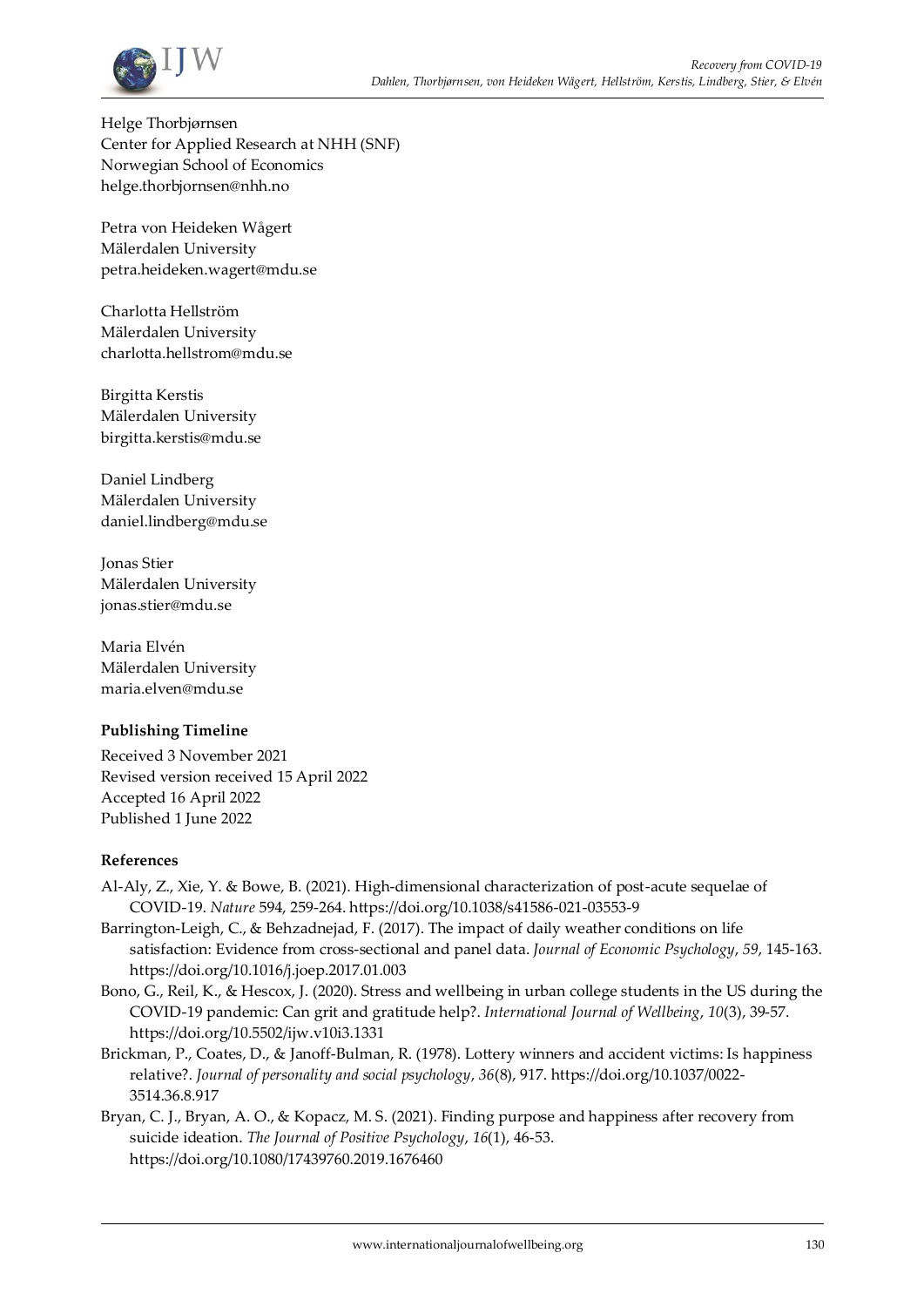

- Chathappady House, N. N., Palissery, S., & Sebastian, H. (2021). Corona Viruses: A Review on SARS, MERS and COVID-19. *Microbiology Insights*, *14*, 11786361211002481. https://doi.org/10.1177/11786361211002481
- Cohen, S., Doyle, W. J., Turner, R. B., Alper, C. M., & Skoner, D. P. (2003). Emotional style and susceptibility to the common cold. *Psychosomatic medicine*, *65*(4), 652-657. https://doi.org/10.1097/01.PSY.0000077508.57784.DA

Connolly, M. (2013). Some like it mild and not too wet: The influence of weather on subjective wellbeing. *Journal of Happiness Studies*, *14*(2), 457-473. https://doi.org/10.1007/s10902-012-9338-2

- Dahlen, M. (2016). *Kaosologi*. Volante Publishing
- Dahlen, M., & Thorbjørnsen, H. (2021). The Boost Effect: Can A Covid-19 Infection Increase Perceived Meaning In Life?. *Social Inquiry into Well-Being*, *19*(2), 53-62. https://doi.org/10.3390/ijerph182010680
- Dahlen, M., Thorbjørnsen, H., Sjåstad, H., von Heideken Wågert, P., Hellström, C., Kerstis, B., ... & Elvén, M. (2021). Changes in Physical Activity Are Associated with Corresponding Changes in Psychological Well-Being: A Pandemic Case Study. *International Journal of Environmental Research and Public Health*, *18*(20), 10680.
- Di Tella, R., Haisken-De New, J., & MacCulloch, R. (2010). Happiness adaptation to income and to status in an individual panel. *Journal of Economic Behavior & Organization*, *76*(3), 834-852. https://doi.org/10.1016/j.jebo.2010.09.016
- Frias, A., Watkins, P. C., Webber, A. C., & Froh, J. J. (2011). Death and gratitude: Death reflection enhances gratitude. *The Journal of Positive Psychology*, *6*(2), 154-162. https://doi.org/10.1080/17439760.2011.558848
- Galiani, S., Gertler, P. J., & Undurraga, R. (2018). The half-life of happiness: Hedonic adaptation in the subjective well-being of poor slum dwellers to the satisfaction of basic housing needs. *Journal of the European Economic Association*, *16*(4), 1189-1233. https://doi.org/10.1093/jeea/jvx042
- Graham, C. (2011). Adaptation amidst prosperity and adversity: Insights from happiness studies from around the world. *The World Bank Research Observer*, *26*(1), 105-137. https://doi.org/10.1093/wbro/lkq004
- Hampshire, A., Trender, W., Chamberlain, S. R., Jolly, A. E., Grant, J. E., Patrick, F., ... & Mehta, M. A. (2021). Cognitive deficits in people who have recovered from COVID-19. *EClinicalMedicine*, *39*, 101044. https://doi.org/10.1016/j.eclinm.2021.101044
- Hayes, A. F., Preacher, K. J. and Myers, T. A. (2011), "Mediation and the estimation of indirect effects inpolitical communication research", Sourcebook for Political Communication Research: Methods, Measures, and Analytical Techniques, Vol. 23, pp. 434-465.
- Herrmann, C. & Wortman, C. B. (1985). Action Control and Coping Process, in *Action Control: From Cognition to Behavior,* ed. Kuhl and Beckmann, New York, Springer Verlag, 151-80. https://doi.org/10.1007/978-3-642-69746-3\_8
- Higgins, V., Sohaei, D., Diamandis, E. P., & Prassas, I. (2021). COVID-19: from an acute to chronic disease? Potential long-term health consequences. *Critical reviews in clinical laboratory sciences*, *58*(5), 297-310. https://doi.org/10.1080/10408363.2020.1860895
- Jans-Beken, L., Jacobs, N., Janssens, M., Peeters, S., Reijnders, J., Lechner, L., & Lataster, J. (2020). Gratitude and health: An updated review. *The Journal of Positive Psychology*, *15*(6), 743-782. https://doi.org/10.1080/17439760.2019.1651888
- Jopp, D., & Rott, C. (2006). Adaptation in very old age: Exploring the role of resources, beliefs, and attitudes for centenarians' happiness. *Psychology and aging*, *21*(2), 266. https://doi.org/10.1037/0882- 7974.21.2.266
- Kahneman, D., Slovic, P. & Tversky, A (eds.) (1982). *Judgment under Uncertainty: Heuristics and Biases, New York*, Cambridge University Press. https://doi.org/10.1017/CBO9780511809477
- Kämpfer, S., & Mutz, M. (2013). On the sunny side of life: Sunshine effects on life satisfaction. *Social Indicators Research*, *110*(2), 579-595. https://doi.org/10.1007/s11205-011-9945-z
- Krekel, C., Swanke, S., De Neve, J. E., & Fancourt, D. (2020). Are happier people more compliant? Global evidence from three large-scale surveys during Covid-19 lockdowns. *IZA Discussion Paper Series*. https://doi.org/10.31234/osf.io/65df4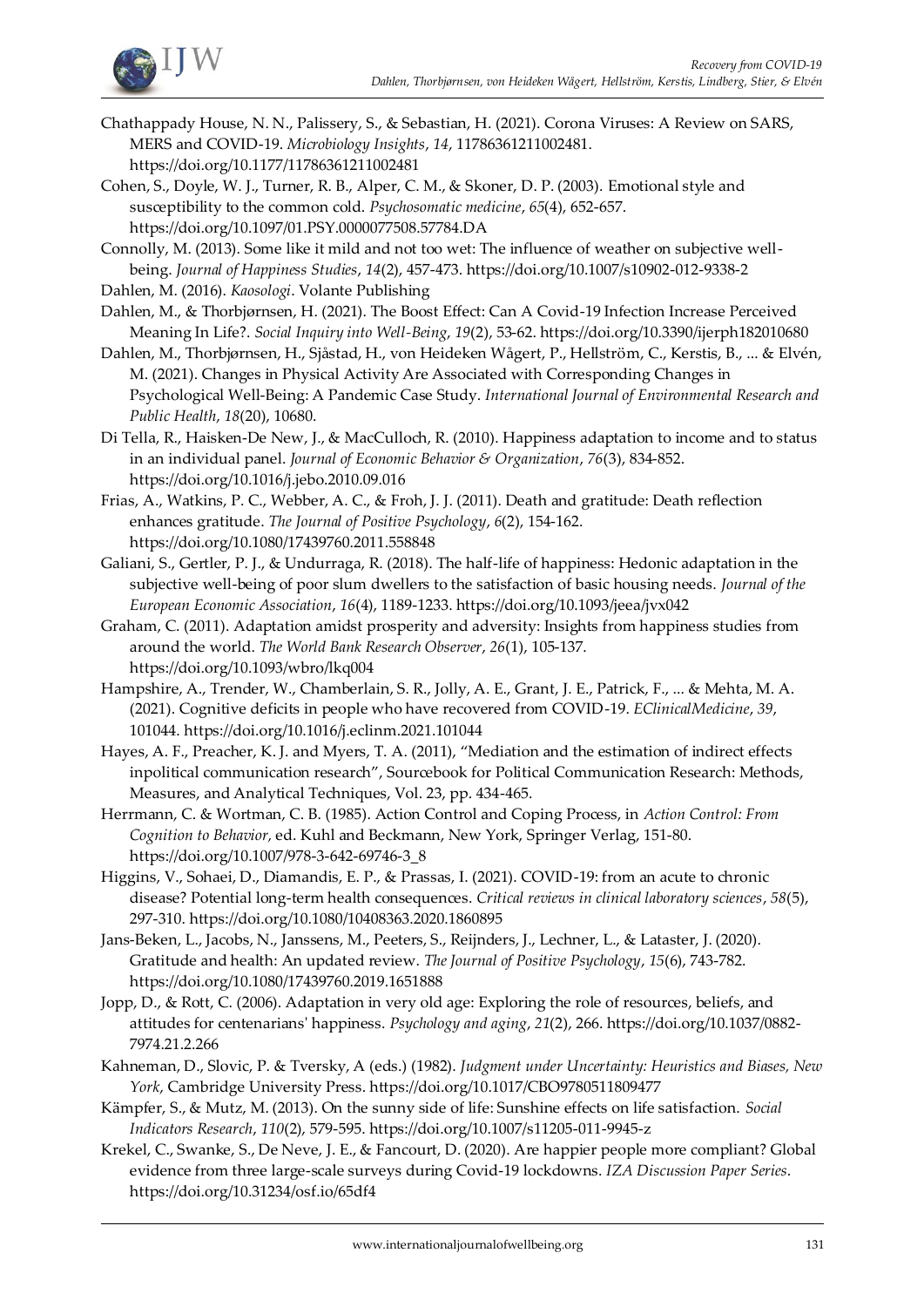

- Lowenstein, G. E., Weber, E. U., Hsee, C. K., & Welch, N. (2001). Risk as Feelings, *Psychological Bulletin*, 127(2), 267-86. https://doi.org/10.1037/0033-2909.127.2.267
- Lucas, R. E., Clark, A. E., Georgellis, Y., Diener, E. (2003). Reexamining adaptation and the set point model of happiness: Reactions to changes in marital status. Journal of Personality and Social Psychology, 84, 527-539. https://doi.org/10.1037/0022-3514.84.3.527
- Lyubomirsky, S., King, L., & Diener, E. (2005). The benefits of frequent positive affect: Does happiness lead to success?. *Psychological bulletin*, *131*(6), 803. https://doi.org/10.1037/0033-2909.131.6.803
- Lykken, D., & Tellegen, A. (1996). Happiness is a stochastic phenomenon. *Psychological science*, *7*(3), 186- 189. https://doi.org/10.1111/j.1467-9280.1996.tb00355.x
- Markman, K. D, Gavanski, I., Sherman, S. J, & McMullen, M. N. (1993), The Mental Simulation of Better and Worse Possible Worlds, *Journal of Experimental Social Psychology*, 29(1), 87-109. https://doi.org/10.1006/jesp.1993.1005
- Marsland, A. L., Cohen, S., Rabin, B. S., & Manuck, S. B. (2006). Trait positive affect and antibody response to hepatitis B vaccination. *Brain, behavior, and immunity*, *20*(3), 261-269. https://doi.org/10.1016/j.bbi.2005.08.009
- Oishi, S., Whitchurch, E., Miao, F. F., Kurtz, J., & Park, J. (2009). 'Would I be happier if I moved? 'Retirement status and cultural variations in the anticipated and actual levels of happiness. *The Journal of Positive Psychology*, *4*(6), 437-446. https://doi.org/10.1080/17439760903271033
- Oswald, A. J., & Powdthavee, N. (2008). Does happiness adapt? A longitudinal study of disability with implications for economists and judges. *Journal of public economics*, *92*(5-6), 1061-1077. https://doi.org/10.1016/j.jpubeco.2008.01.002
- Palmore, E., Kivett, V. (1977). Change in Life Satisfaction: A Longitudinal Study of Persons Aged 46- 70, *Journal of Gerontology*, 32 (3), 311-316. https://doi.org/10.1093/geronj/32.3.311
- Peng, Y. F., Tang, J. H., Fu, Y. C., Fan, I. C., Hor, M. K., & Chan, T. C. (2016). Analyzing personal happiness from global survey and weather data: A geospatial approach. *Plos one*, *11*(4), e0153638. https://doi.org/10.1371/journal.pone.0153638
- Pluut, H., & Wonders, J. (2020). Not able to lead a healthy life when you need it the most: Dual role of lifestyle behaviors in the association of blurred work-life boundaries with well-being. *Frontiers in Psychology*, *11*, 3600. https://doi.org/10.3389/fpsyg.2020.607294
- Roese, N. J. & Olson, J. M. (2014). *What Might Have Been: The Social Psychology of Counterfactual Thinking*, Mahwah, NJ: Erlbaum. https://doi.org/10.4324/9781315806419
- Schkade, D. A., & Kahneman, D. (1998). Does living in California make people happy? A focusing illusion in judgments of life satisfaction. *Psychological science*, *9*(5), 340-346. https://doi.org/10.1111/1467-9280.00066
- Sheldon, K. M., & Lyubomirsky, S. (2012). The challenge of staying happier: Testing the hedonic adaptation prevention model. *Personality and Social Psychology Bulletin*, *38*(5), 670-680. https://doi.org/10.1177/0146167212436400
- Stieger, S., Lewetz, D., & Swami, V. (2021). Emotional well-being under conditions of lockdown: An experience sampling study in Austria during the COVID-19 pandemic. *Journal of happiness studies*, 1- 18. https://doi.org/10.1007/s10902-020-00337-2
- Teigen, K. H. & Jensen, T. (2011). Unlucky victims or Lucky Survivors? Spontaneous Counterfactual Thinking by Families Exposed to the Tsunami Disaster, *European Psychologist*, 16(1), 48-57. https://doi.org/10.1027/1016-9040/a000033
- Vazquez, C., Valiente, C., García, F. E., Contreras, A., Peinado, V., Trucharte, A., & Bentall, R. P. (2021). Post-traumatic growth and stress-related responses during the COVID-19 pandemic in a national representative sample: The role of positive core beliefs about the world and others. *Journal of Happiness Studies*, 1-21. https://doi.org/10.1007/s10902-020-00352-3
- Watkins, P. C., Woodward, K., Stone, T., & Kolts, R. L. (2003). Gratitude and happiness: Development of a measure of gratitude, and relationships with subjective well-being. *Social Behavior and Personality: an international journal*, *31*(5), 431-451. https://doi.org/10.2224/sbp.2003.31.5.431